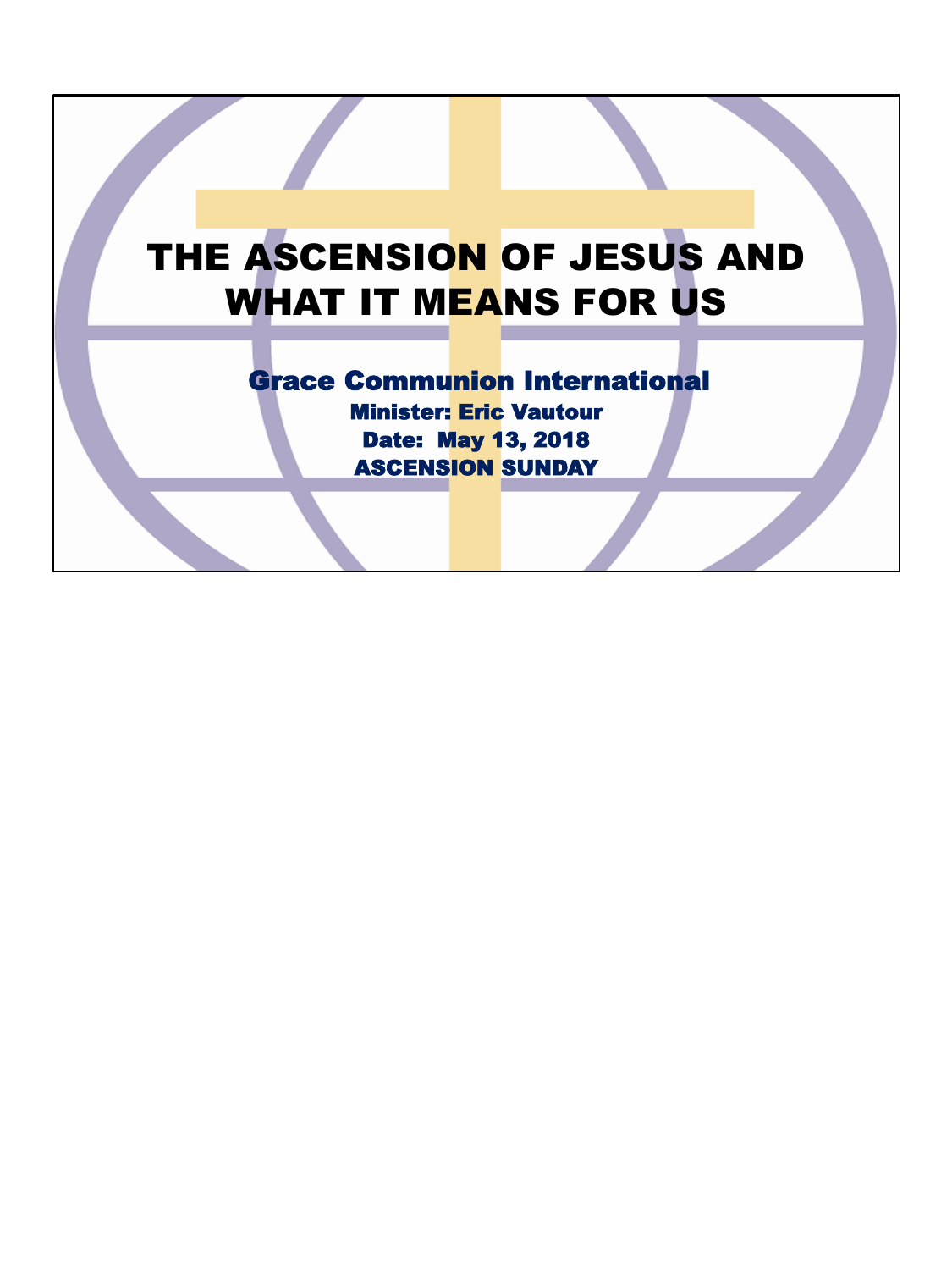READING:

ACTS 1:1-11 (ESV)

**SCRIPTURE** 2 UNTIL THE DAY WHEN HE WAS TAKEN **"1 | IN THE FIRST BOOK, O** THEOPHILUS, I HAVE DEALT WITH ALL THAT JESUS BEGAN TO DO AND TEACH, UP, AFTER HE HAD GIVEN COMMANDS THROUGH THE HOLY SPIRIT TO THE APOSTLES WHOM HE HAD CHOSEN. 3 TO THEM HE PRESENTED HIMSELF ALIVE AFTER HIS SUFFERING BY MANY PROOFS, APPEARING TO THEM DURING FORTY DAYS AND SPEAKING ABOUT THE KINGDOM OF GOD.

**THE ASSESS AND WHAT IT MEANS FOR US AND ASSESS AND ASSESS** AND ASSESS AND ASSESS AND A LINE OF A LINE OF A LINE OF A LINE OF A LINE OF A LINE OF A LINE OF A LINE OF A LINE OF A LINE OF A LINE OF A LINE OF A LINE OF A LINE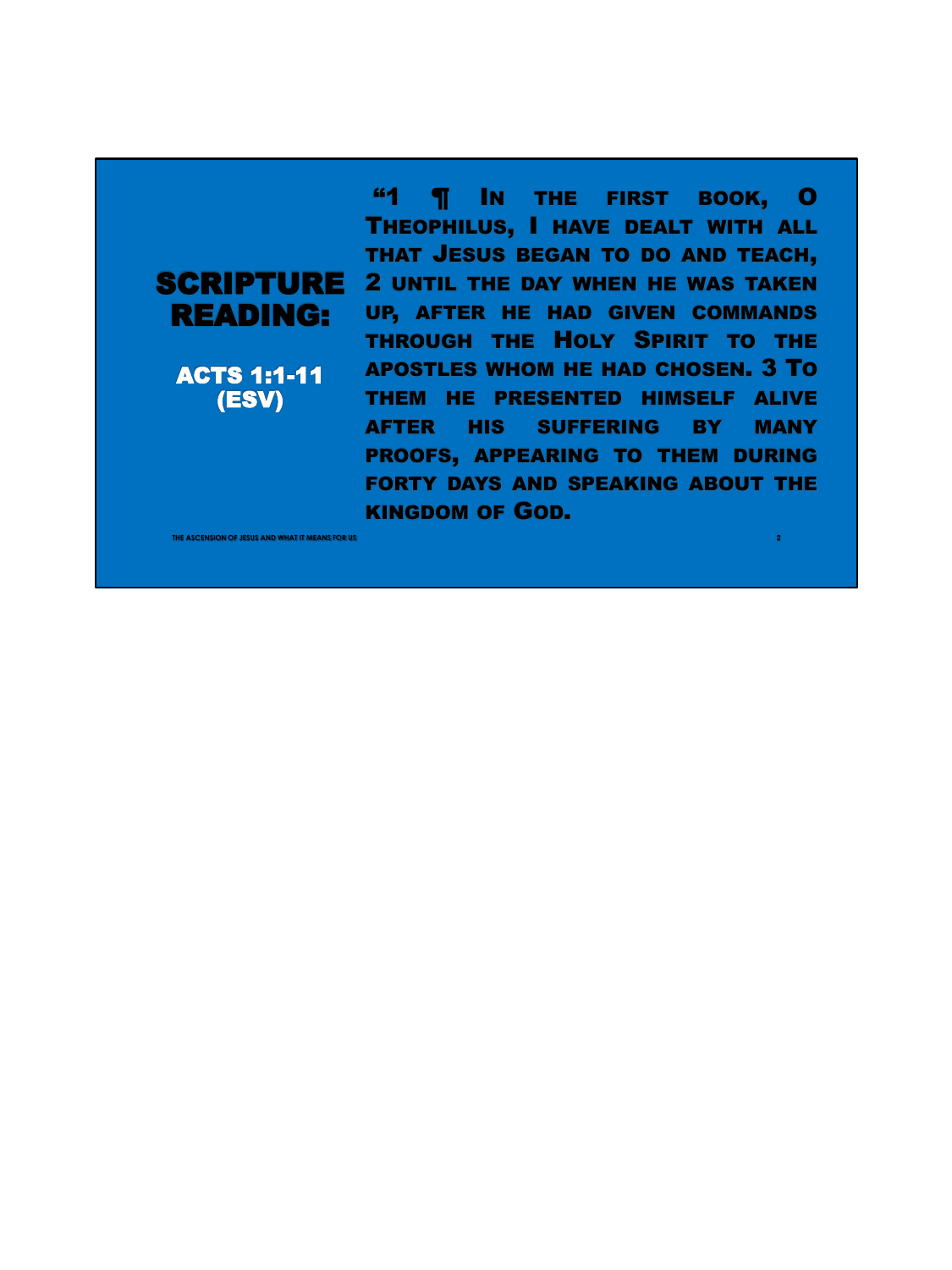4 AND WHILE STAYING WITH THEM HE ORDERED THEM NOT TO DEPART FROM JERUSALEM, BUT TO WAIT FOR THE PROMISE OF THE FATHER, WHICH, HE SAID, "YOU HEARD FROM ME; 5 FOR JOHN BAPTIZED WITH WATER, BUT YOU WILL BE BAPTIZED WITH THE HOLY SPIRIT NOT MANY DAYS FROM NOW." 6 **T** So when They had come TOGETHER, THEY ASKED HIM, "LORD, WILL YOU AT THIS TIME RESTORE THE KINGDOM TO ISRAEL?"

**THE ASCENSION OF JESUS AND WHAT IT MEANS FOR US 3**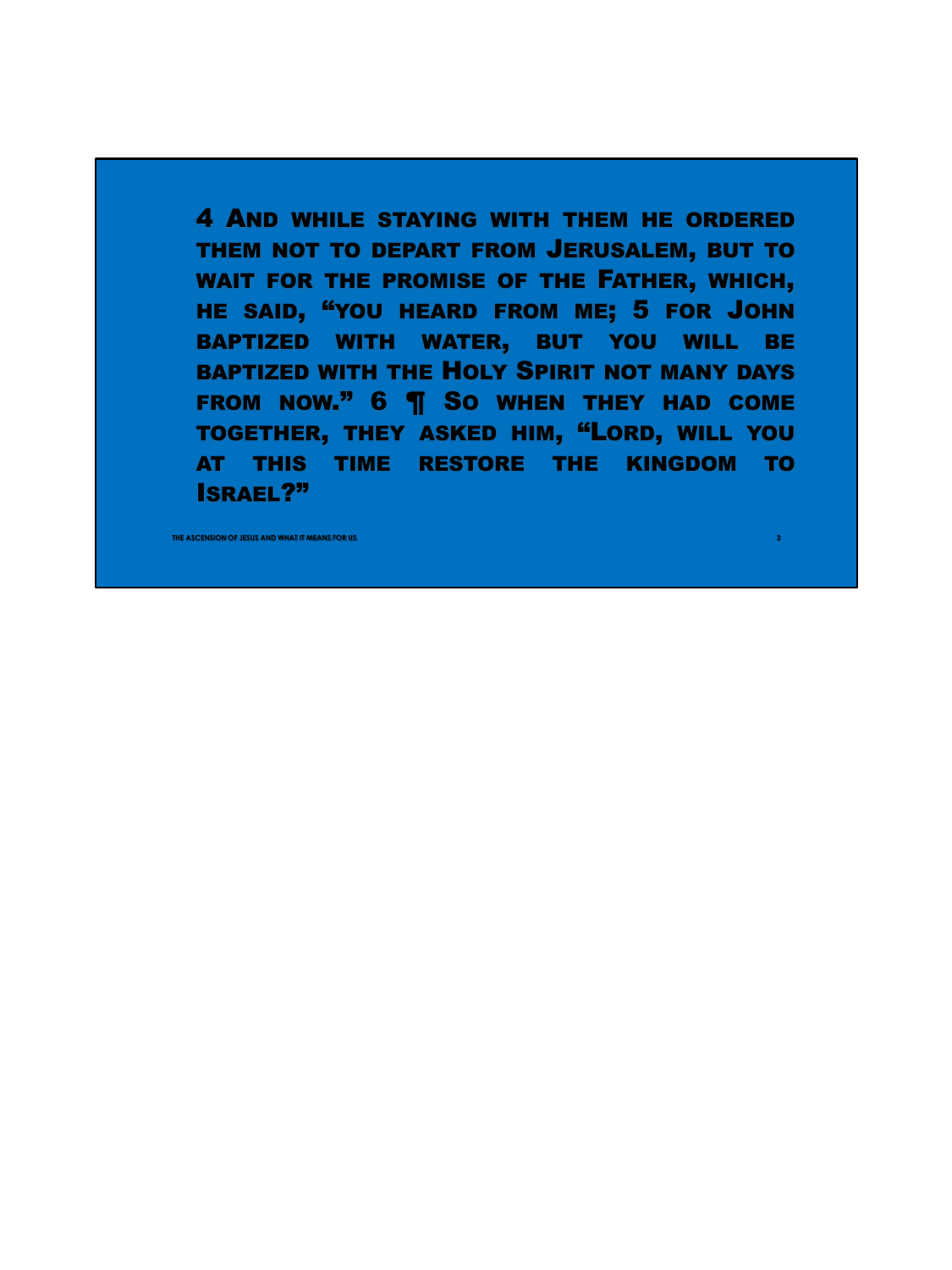7 He said to them, "It is not for you to know times or seasons that the Father has fixed by his own authority. 8 But you will receive power when the Holy Spirit has come upon you, and you will be my witnesses in Jerusalem and in all Judea and Samaria, and to the end of the earth." 9 And when he had said these things, as they were looking on, he was lifted up, and a cloud took him out of their sight.

**THE ASSEMSION OF JESUS AND WHAT IT MEANS FOR US**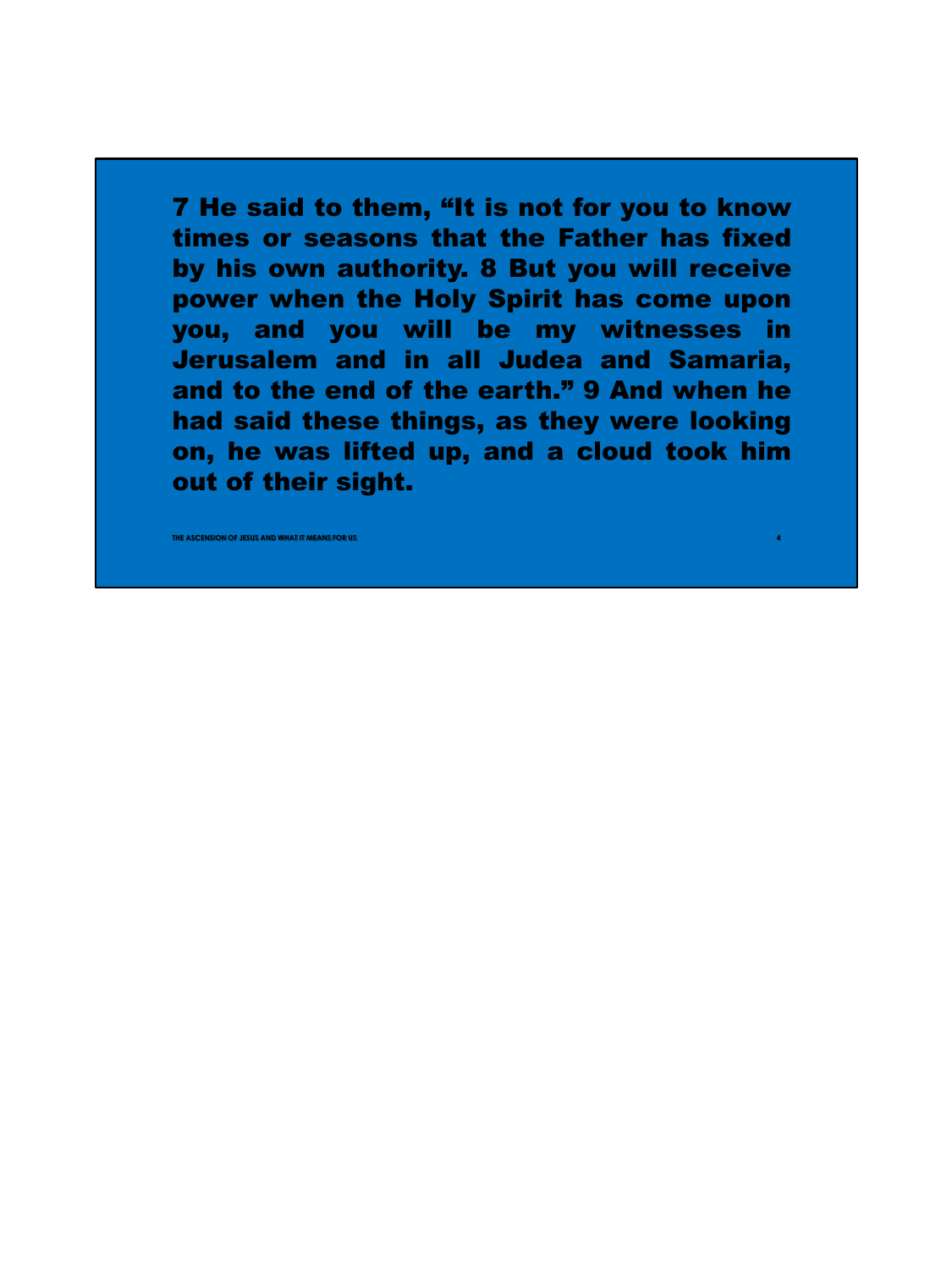10 And while they were gazing into heaven as he went, behold, two men stood by them in white robes, 11 and said, "Men of Galilee, why do you stand looking into heaven? This Jesus, who was taken up from you into heaven, will come in the same way as you saw him go into heaven."" (Ac 1:1-11 ESV)

**ASCENSION OF JESUS AND WHAT IT MEANS FOR US**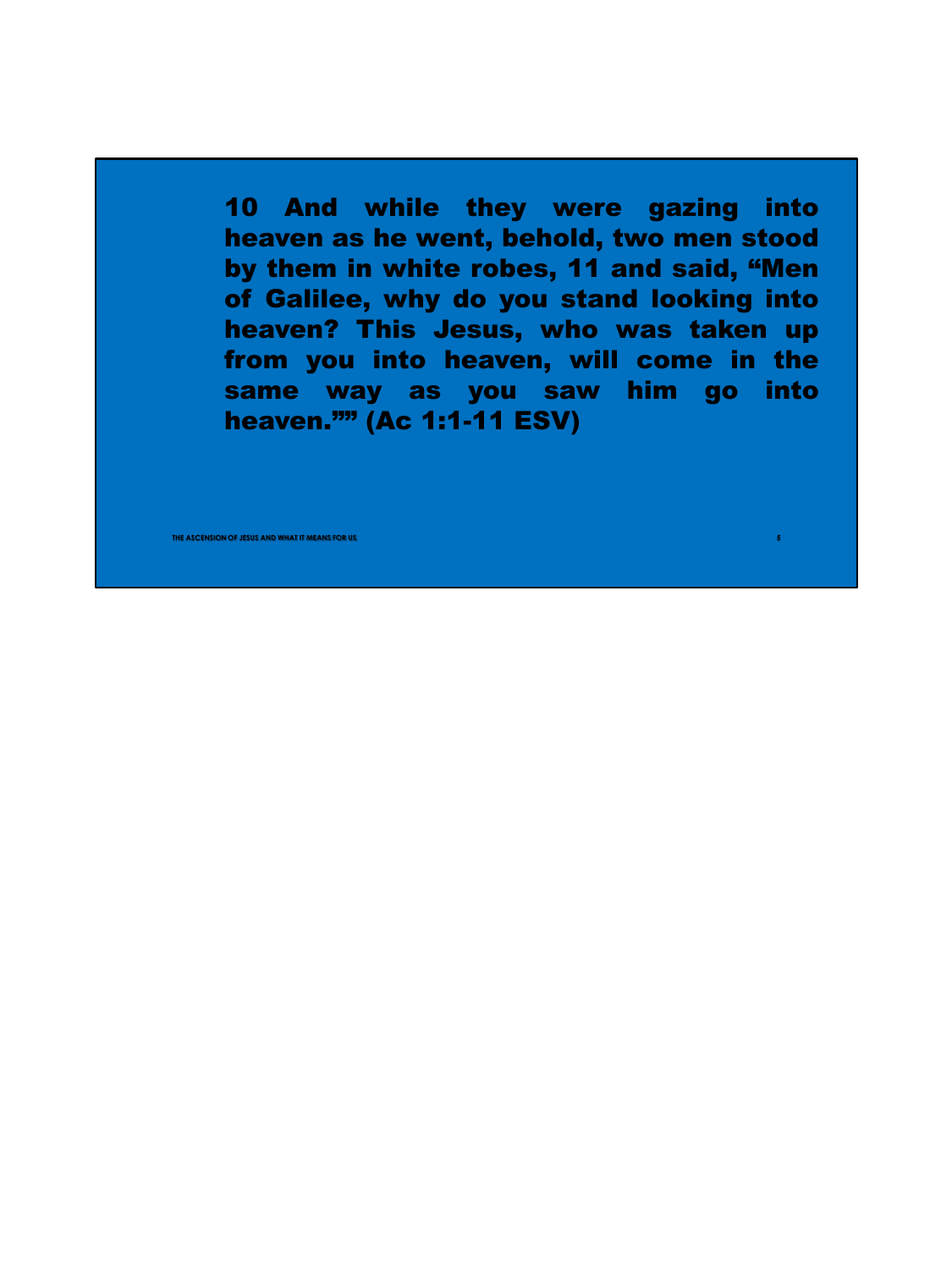

During today's sermon, we are going to look at a very important aspect of Jesus continuing ministry.

(Next slide: quote from **What We Believe** GCI – 2018)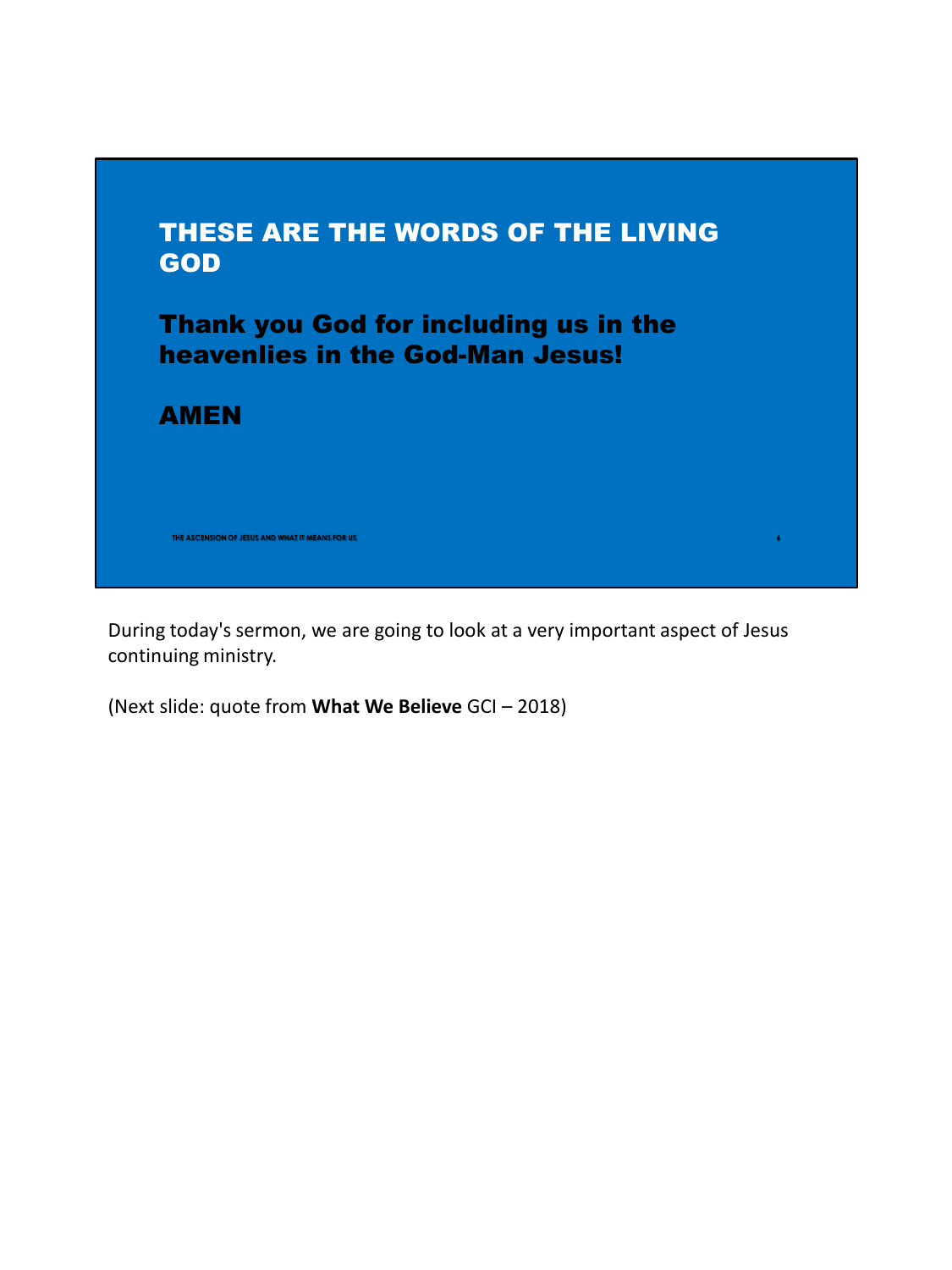## **WHAT WE BELIEVE - SECTION 11 - THE GOSPEL**

- 11.1 WHAT IS THE GOSPEL?
- THE GOSPEL IS THE GOOD NEWS OF THE KINGDOM OF GOD AND SALVATION BY GOD'S GRACE THROUGH FAITH IN JESUS CHRIST. TO PREACH THE GOSPEL IS TO PROCLAIM THE FULFILLMENT OF GOD'S PURPOSES THROUGH THE SENDING OF THE ETERNAL SON OF GOD IN THE POWER OF THE HOLY SPIRIT TO BREAK INTO OUR FALLEN WORLD, OVERTHROW ITS EVIL, AND TRANSFORM AND REDEEM ALL WHO WERE CAPTIVE TO SIN AND EVIL'S POWER AND ETERNAL CONSEQUENCES.

**THE ASCENSION OF JESUS AND WHAT IT MEANS FOR US** *THE ASSESSMENT OF A SECOND CONTINUES. THE ASSESSMENT OF A SECOND CONTINUES. T*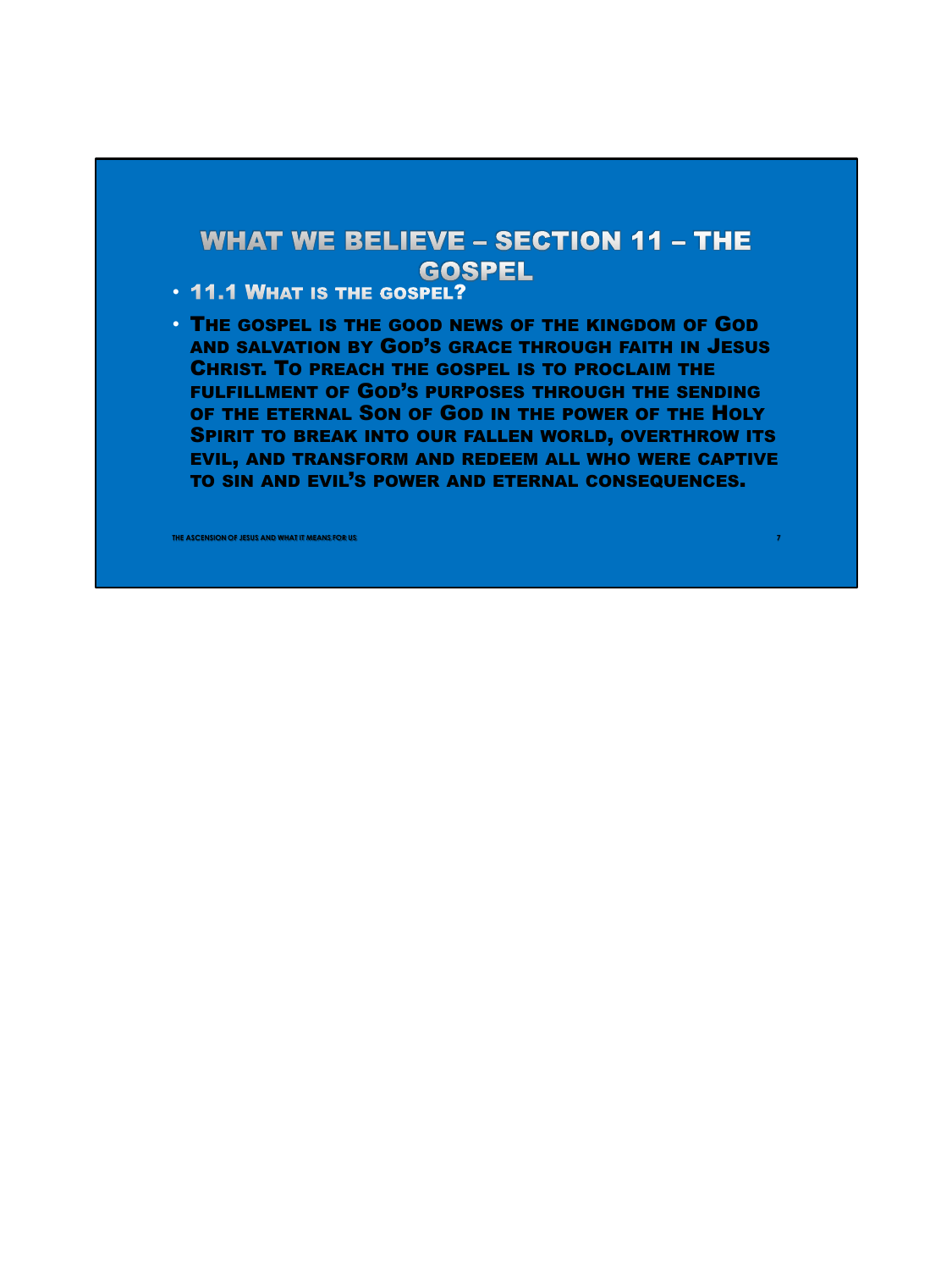

During the sermon, we are going to look more specifically at Jesus' ascension to heaven which occurred 40 days after his resurrection from the dead.

All of Jesus' life and ministry on the earth is important. In Mark Jesus is very open about why he came to the earth. "**43 But it shall not be so among you. But whoever would be great among you must be your servant, 44 and whoever would be first among you must be slave of all. 45 For even the Son of Man came not to be served but to serve, and to give his life as a ransom for many." (Mr 10:43–45 ESV).**

In preaching to the Corinthians, Paul discussed what was of first important in discussing or talking about the good news of the gospel. **"3 For I delivered to you as of first importance what I also received: that Christ died for our sins in accordance with the Scriptures, 4 that he was buried, that he was raised on the third day in accordance with the Scriptures," (1 Co 15:3–4 ESV)**

Again everything in Jesus' ministry is important. He came to the earth doing the will of God the Father. His single purpose in coming to the earth was to give life to dead human beings. The sting of death or the cause of death is sin.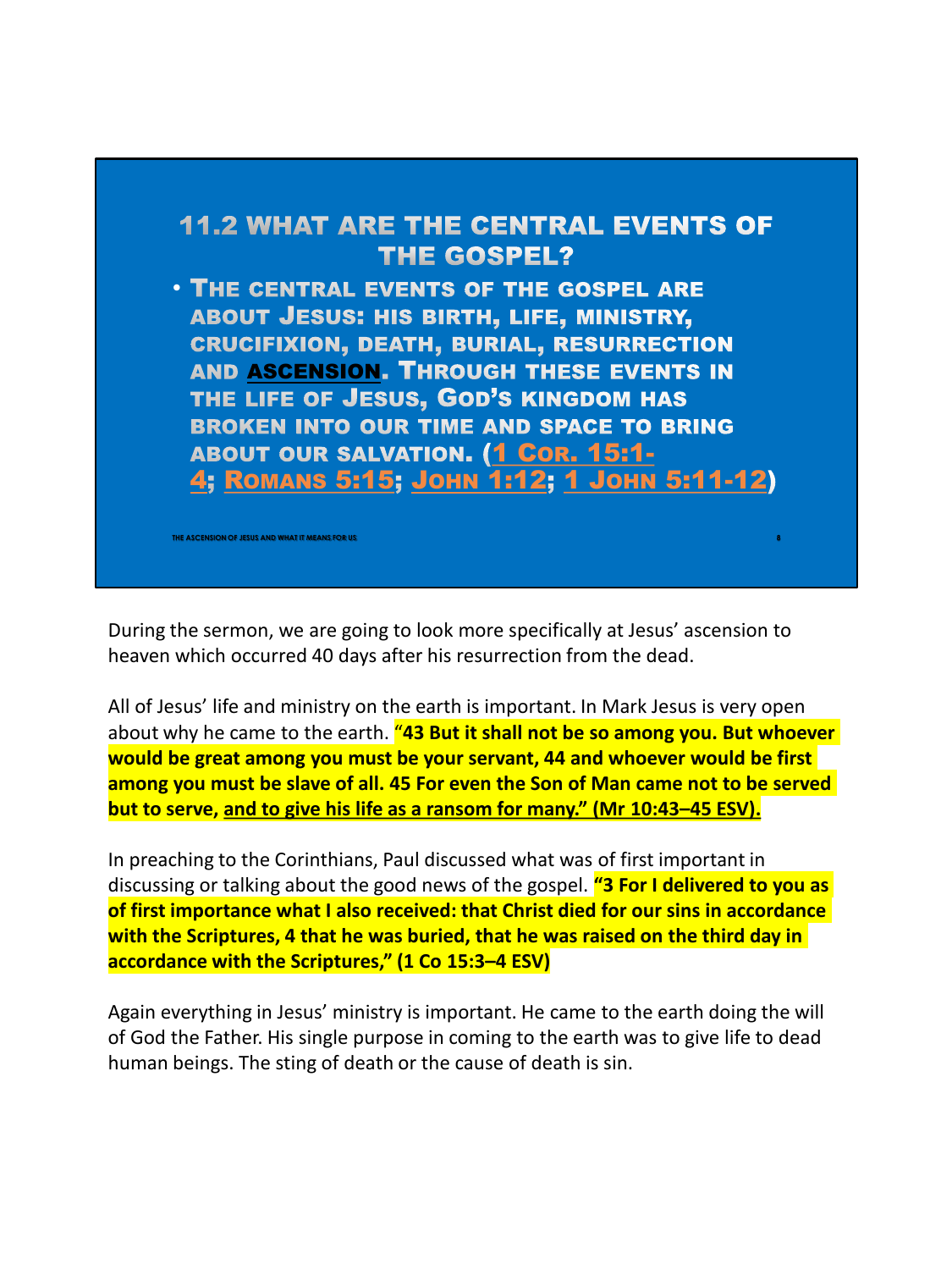Sin is the effort of man to live successfully apart from God. God is a just God. He could not let the consequences of sin unpunished. Being dead, he knew that man could not give himself life. God knew that the consequences of sin had to be paid for and only God could undo its terrible consequence.

As a result, Jesus who is of the same essence as God the Father and the Holy Spirit in the oneness of the being of God, accepted to take our place and die for all of us.

Sin is a very serious thing which goes against the purpose of God for man. Living apart from God, living in darkness, man has tried unsuccessfully to undo the effects of sin on his own. Living in darkness, man lost the knowledge of his purpose, of his destiny and of how he should live. Without God, man has no reference to go by. As the book of Judges says, **"In those days there was no king in Israel. Everyone did what was right in his own eyes." (Jud 21:25 ESV).** Without God, man becomes the poor barometer of what is right and wrong.

Jesus, God in the flesh, lived for us, died for us and was resurrected for us.

Jesus who for a while was the hope of the Jewish people, who for a while was their hero and who for a while wanted to make King over them finally rejected him and handed him over to the Romans to be killed as a common criminal.

Being sinless, he took the fall for all of us. He took upon himself our utmost darkness and hopelessness which is death.

When he died on that cross, even the Roman soldiers who killed him had to admit that this man was different from all others.

*At the death of Jesus, the curtain of the temple was torn in two, from top to bottom. And the earth shook, and the rocks were split. The tombs also were opened. And many bodies of the saints who had fallen asleep were raised, and coming out of the tombs after his resurrection they went into the holy city and appeared to many. When the centurion and those who were with him, keeping watch over Jesus, saw the earthquake and what took place, they were filled with awe and said, "Truly this was the son of God!" (Matt. 27)*

The Centurion and soldiers had witnessed many die by crucifixion. They had never seen something like the death of Jesus.

Jesus, the Son of man, went into the grave, went into the ground, in a burial cave, seemingly trapped by impenetrable rocks and he came out alive! He conquered death.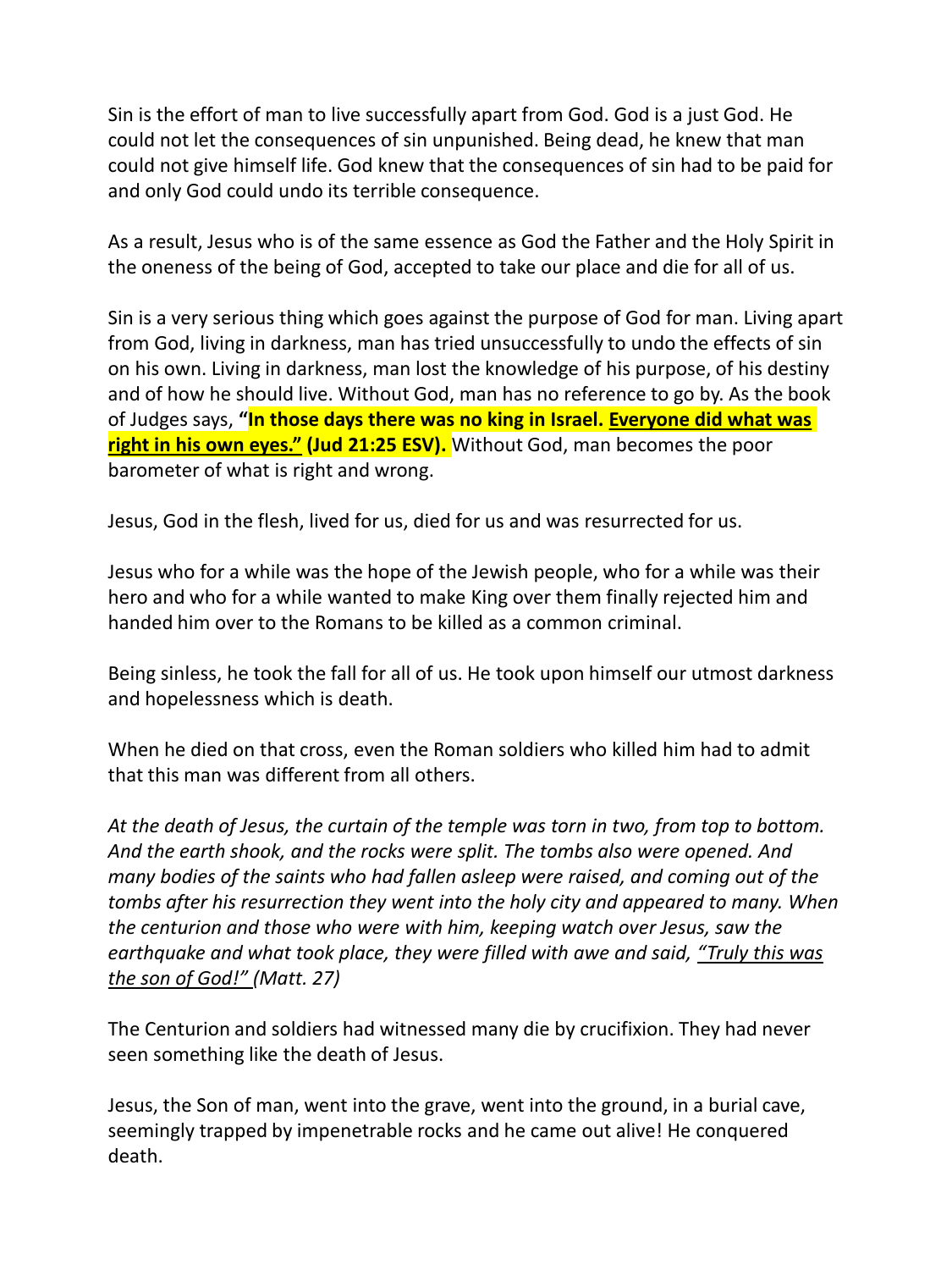For 40 days, he appeared to many people. He spent time with his disciples teaching them about the kingdom of God. His work on earth as the God man in our flesh was finished. After 40 days, it was time to go to heaven and to send the promise counsellor, who is like him, the Holy Spirit.

He came from a place, from God's throne, a place man had never gone before except in vision — (examples—Ezekiel, Daniel, John). He went, as a man, the son of David, to a place where man had never gone before.

His mission, even after his ascension, continues. Presently, the Holy Spirit is on the earth doing a powerful work. One day, Jesus is going to return to the earth like a thief to restore the fullness of God's kingdom.

Among the many responsibilities Jesus has as the Creator and Sustainer of this whole universe, a role given to him by God the Father, what are some of his other responsibilities, we may ask.

Now I know, as a small congregation, many are going through difficult trials at this time. Life can be very rough at times. Death is not a friend. Because we are in the image of God, we form strong bonds with people we love. When those we love our whisk from us or threatened to be taken from us through various circumstances, we mourn, we feel sad.

At those times, we must remember what Jesus has done for us. We are not alone. We are to lift our heads and not only look at the physical circumstances but actually look beyond us to the ascended glorified Jesus!

He has promised, as we look to him, that the trials of this life are temporary and are nothing compared to the glory that awaits us in the resurrection.

- We hurt when we see people being flooded out of their homes.
- We hurt when we see women being abused in the sex trades.
- We hurt when we see human trafficking.
- We hurt when we see people addicted to drugs and alcohol.
- We hurt when we see breakdowns in marriages and families.
- We feel sad and hurt and concerned when we see people lose their jobs.
- We feel sad and hurt when we see young children in hospital suffering from horrible illnesses (example Asher, a 10-year-old boy, who suffers from Crohn's disease and is presently in acute pain).
- We feel sad and hurt when we see people around us who are depressed and anxious wondering what is the real purpose of this life.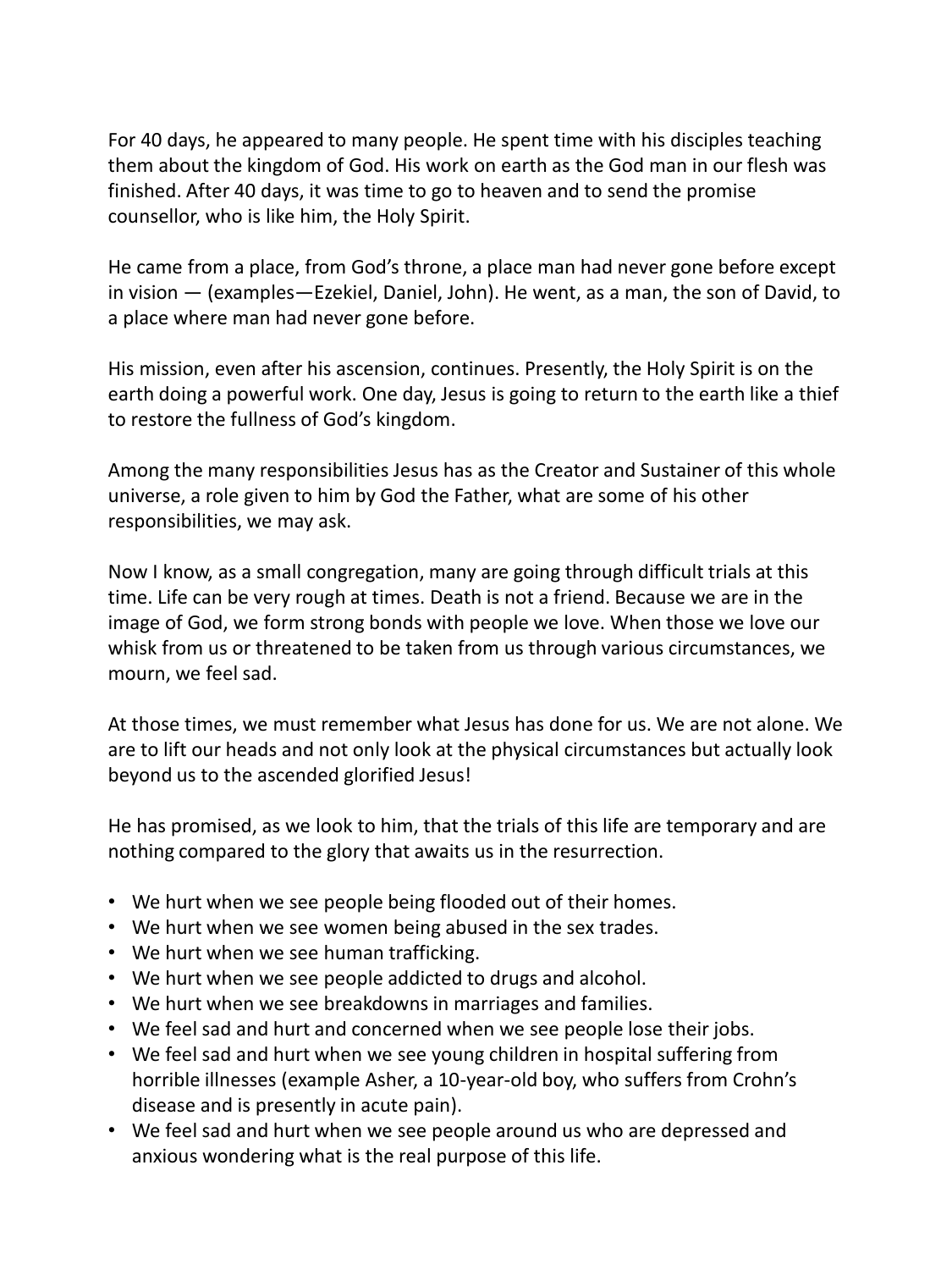- We feel sad, hurt and often powerless when we see homeless people.
- We feel so powerless when we see people killed by senseless wars such as what is happening in the Middle East, in Yemen, in the Republic of the Congo and in too many other places.
- We feel those same feelings when we see our Christian brothers and sisters being persecuted in places such as India, North Korea, Indonesia, China in so many other places.
- It breaks our hearts to see so many unborn children being aborted in our country and in other parts of the world.
- We feel sad and powerless when we hear about parents rejecting their children.
- We hurt when in our weaknesses and in our fallen human nature, we ourselves hurt others whom we love.
- We feel sad and hurt went, through our weaknesses, we fall into sin.
- And the list goes on, doesn't it.

Again, we do not have to be hopeless because we can rejoice in the hope of the fact that Jesus is alive and well and interceding for all of us. Although he has gone to a place where man has never gone before, at the right hand of the Father, he has not abandoned us nor forsaken us. In fact, he is ever present in our lives. The sins of the whole world have been forgiven when he died on the cross for all of us (2 Cor. 5). Evil does not have the last say. God does!

For us to have the privilege of being called children of God right now and to know it, we have the joy of knowing that he lives in us and we in him through the indwelling of the Holy Spirit.

Whatever situation we are in, we are never forsaken, we are never abandoned people. We know that even people who are in the grips of darkness and hostile to God, alienated from God in their own minds have also been forgiven of all their past, present and future sins even if they do not know it yet. We have hope for them because, like all of us, Jesus has died for us all even when we were all his enemies. This does not stop the love of Jesus Christ for them nor the love of God the Father nor the love of the Holy Spirit, the three persons in the one being of God.

The following slide shows the goodness, the effectiveness of Jesus' love for us as High Priest.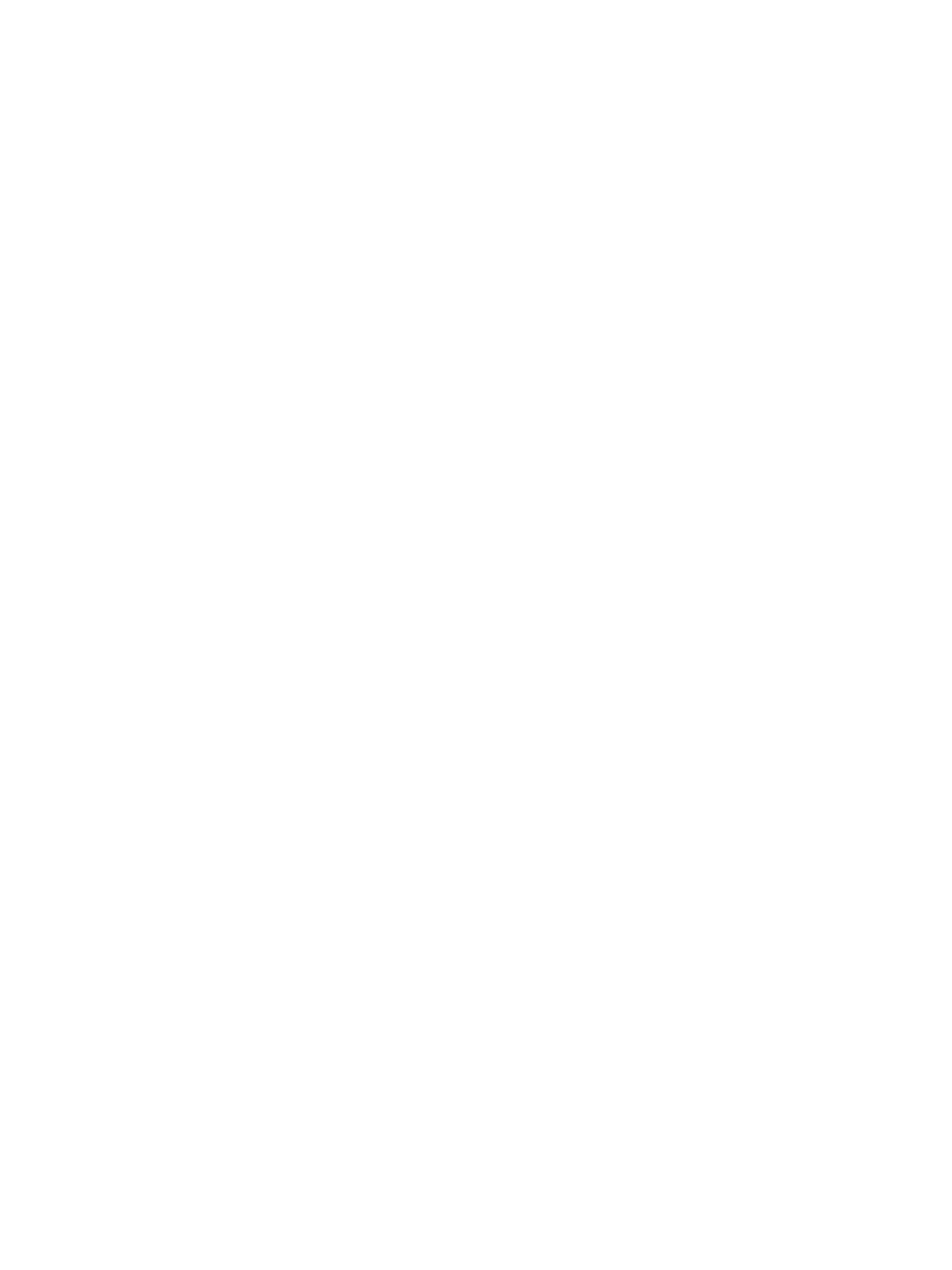| <b>Levitical High</b><br><b>Priest</b>                                                                                                               | <b>Reference</b><br><b>Hebrews</b> | <b>Jesus the High</b><br><b>Priest</b>                                                   |
|------------------------------------------------------------------------------------------------------------------------------------------------------|------------------------------------|------------------------------------------------------------------------------------------|
| ENGLISH STANDARD VERSION®), COPYRIGHT ©2008 BY CROSSWAY, A PUBLISHING MINISTRY OF GOOD NEWS<br>PUBLISHERS, USED BY PERMISSION, ALL RIGHTS RESERVED." |                                    |                                                                                          |
| <b>Many in numbers</b>                                                                                                                               | $7:23 - 24$                        | One                                                                                      |
| <b>Temporary</b>                                                                                                                                     | $7:23 - 24$                        | <b>Permanent and eternal</b>                                                             |
| Sinners who had to offer<br>sacrifices for their "own sins"                                                                                          | 7:26-27                            | Holy, innocent; offers<br>sacrifice only for others                                      |
| Had to sacrifice "daily"                                                                                                                             | 7:27                               | Sacrificed "once for all"                                                                |
| <b>Offer sacrificial animals</b>                                                                                                                     | 7:27; 9:11-14                      | "Offered up himself"                                                                     |
| <b>Enter the holy places through</b><br>a man-made tent and by<br>means of the blood of goats<br>and calves                                          | $9:11-12$                          | <b>Entered the holy place of</b><br>the presence of God and<br>by means of his own blood |
|                                                                                                                                                      |                                    | $\bullet$                                                                                |

There are many encouraging verses in the Bible, too many to enumerate. I find the following verses so encouraging.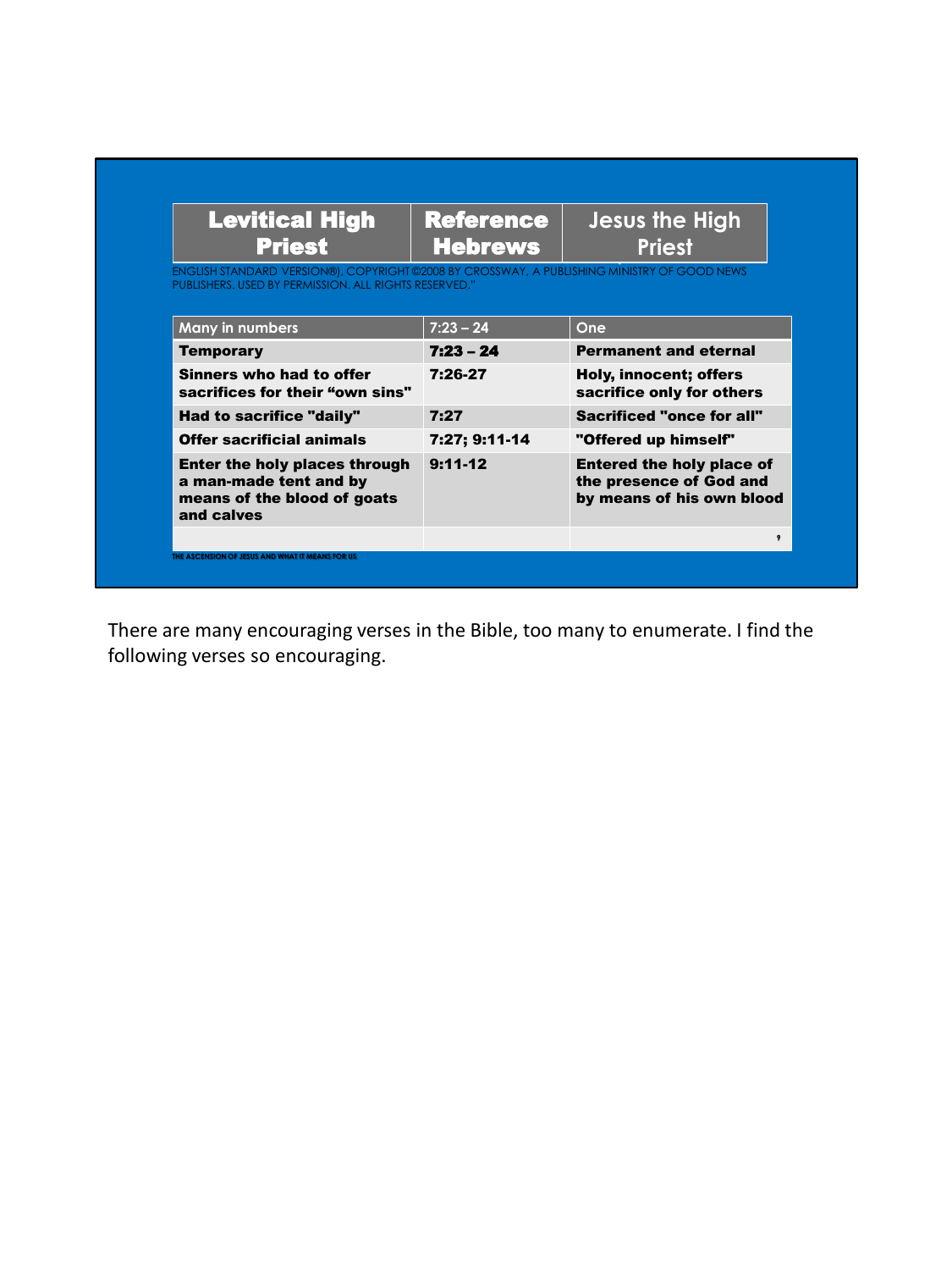"23 The former priests were many in number, because they were prevented by death from continuing in office, 24 but he holds his priesthood permanently, because he continues forever. 25 Consequently, he is able to save to the uttermost those who draw near to God through him, since he always lives to make intercession for them." (Heb 7:23- 25 ESV)

Chapter 7 to Chapter 10 of Hebrews shows us the role of Jesus, as our perfect high priest. This is very reassuring because Jesus is so selfless and so loving that he is willing to give us and to share with us his righteousness and sanctification.

**THE ASSESSION OF JESUS AND WHAT IT MEANS FOR US** 

Because the sacrifice of Jesus was so perfect, he is making us holy through God the Holy Spirit. God the Father is transforming us in the perfect image of the humanity of His Son.

We have a High Priest who in his ascension is completely humble and continues to do the will of God the Father. In him there is no pride. In him there is no reluctance to continue giving of himself. We are always on his mind because he intercedes for us continually. He not only receives our prayers as God but prays continually. He has our utmost well-being in mind. He represents all of us. That is why we do not trust in our faith which is feeble but we trust in his faithfulness towards us.

That is why, in repentance, we have to look up to him, raise our thoughts and our eyes to him and with his help to put away our pride, thinking that we know best.

**The book of Hebrews tells us that by his one single offering, he has perfected for all**